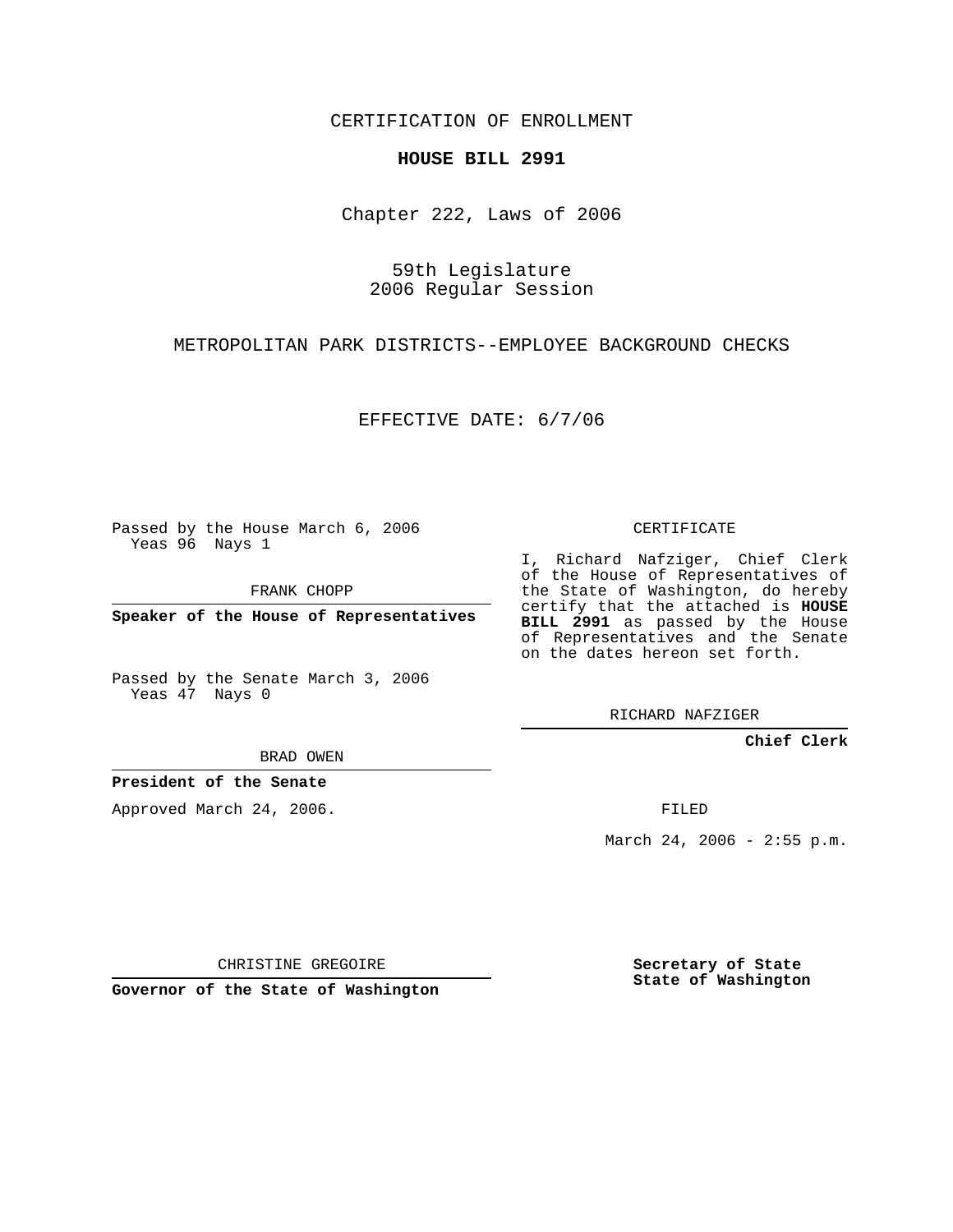## **HOUSE BILL 2991** \_\_\_\_\_\_\_\_\_\_\_\_\_\_\_\_\_\_\_\_\_\_\_\_\_\_\_\_\_\_\_\_\_\_\_\_\_\_\_\_\_\_\_\_\_

\_\_\_\_\_\_\_\_\_\_\_\_\_\_\_\_\_\_\_\_\_\_\_\_\_\_\_\_\_\_\_\_\_\_\_\_\_\_\_\_\_\_\_\_\_

## AS AMENDED BY THE SENATE

Passed Legislature - 2006 Regular Session

**State of Washington 59th Legislature 2006 Regular Session By** Representatives Darneille, Walsh, Springer and Simpson Read first time 01/17/2006. Referred to Committee on Local Government.

 AN ACT Relating to a record check of a metropolitan park district's job applicants, volunteers, and independent contractors; and amending RCW 35.61.130.

BE IT ENACTED BY THE LEGISLATURE OF THE STATE OF WASHINGTON:

 **Sec. 1.** RCW 35.61.130 and 1969 c 54 s 1 are each amended to read as follows:

 (1) A metropolitan park district has the right of eminent domain, and may purchase, acquire and condemn lands lying within or without the boundaries of said park district, for public parks, parkways, boulevards, aviation landings and playgrounds, and may condemn such lands to widen, alter and extend streets, avenues, boulevards, parkways, aviation landings and playgrounds, to enlarge and extend existing parks, and to acquire lands for the establishment of new parks, boulevards, parkways, aviation landings and playgrounds. The right of eminent domain shall be exercised and instituted pursuant to resolution of the board of park commissioners and conducted in the same manner and under the same procedure as is or may be provided by law for the exercise of the power of eminent domain by incorporated cities and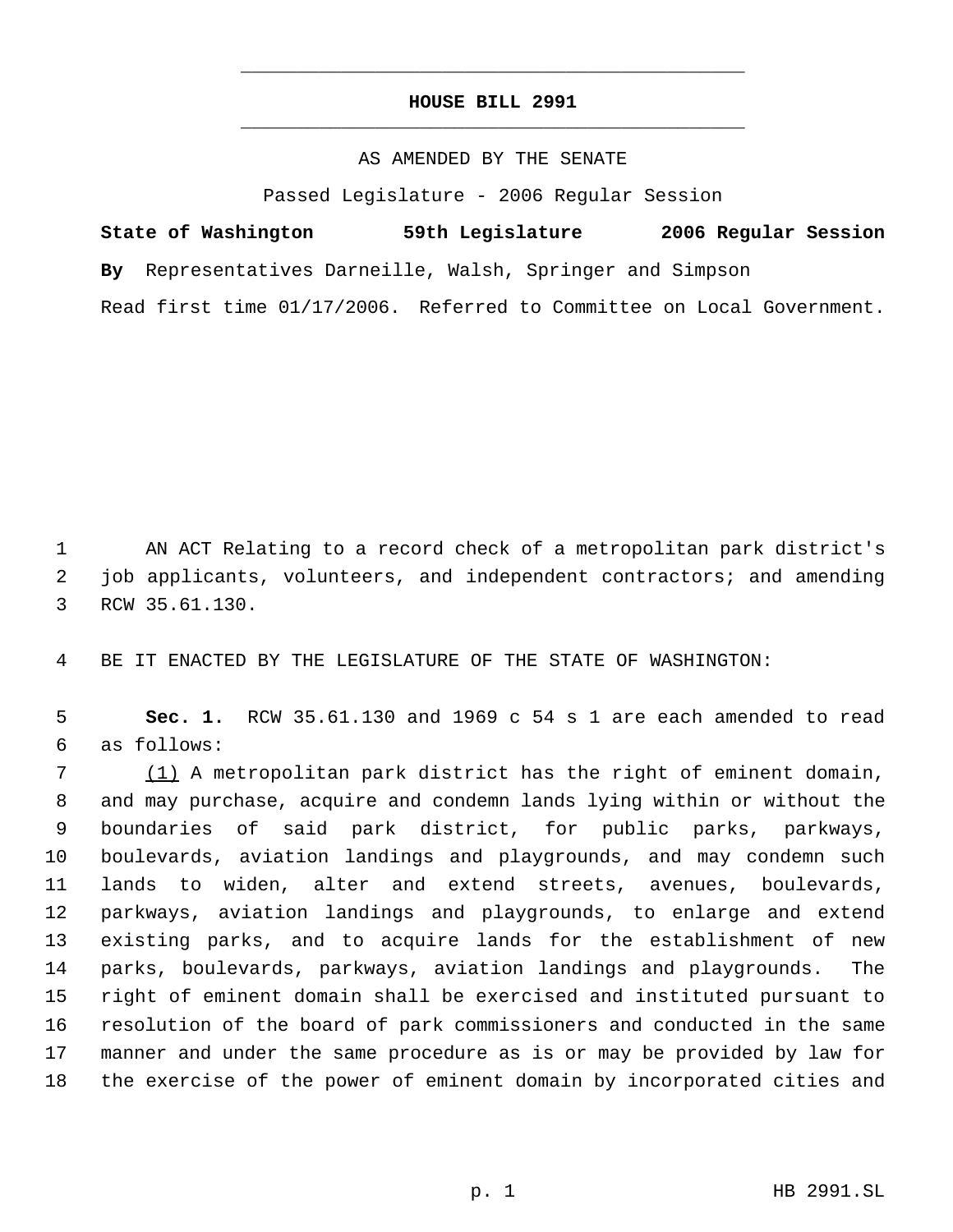towns of the state of Washington in the acquisition of property rights: PROVIDED, HOWEVER, Funds to pay for condemnation allowed by this section shall be raised only as specified in this chapter.

 (2) The board of park commissioners shall have power to employ counsel, and to regulate, manage and control the parks, parkways, boulevards, streets, avenues, aviation landings and playgrounds under 7 its control, and to provide for park ((policemen)) police, for a secretary of the board of park commissioners and for all necessary employees, to fix their salaries and duties.

 (3) The board of park commissioners shall have power to improve, acquire, extend and maintain, open and lay out, parks, parkways, boulevards, avenues, aviation landings and playgrounds, within or without the park district, and to authorize, conduct and manage the letting of boats, or other amusement apparatus, the operation of bath houses, the purchase and sale of foodstuffs or other merchandise, the giving of vocal or instrumental concerts or other entertainments, the establishment and maintenance of aviation landings and playgrounds, and generally the management and conduct of such forms of recreation or business as it shall judge desirable or beneficial for the public, or for the production of revenue for expenditure for park purposes; and may pay out moneys for the maintenance and improvement of any such parks, parkways, boulevards, avenues, aviation landings and playgrounds as now exist, or may hereafter be acquired, within or without the limits of said city and for the purchase of lands within or without the limits of said city, whenever it deems the purchase to be for the benefit of the public and for the interest of the park district, and for the maintenance and improvement thereof and for all expenses incidental to its duties: PROVIDED, That all parks, boulevards, parkways, aviation landings and playgrounds shall be subject to the police regulations of the city within whose limits they lie.

 (4) For all employees, volunteers, or independent contractors, who may, in the course of their work or volunteer activity with the park district, have unsupervised access to children or vulnerable adults, or be responsible for collecting or disbursing cash or processing credit/debit card transactions, park districts shall establish by resolution the requirements for a record check through the Washington state patrol criminal identification system under RCW 43.43.830 through 43.43.834, 10.97.030, and 10.97.050 and through the federal bureau of